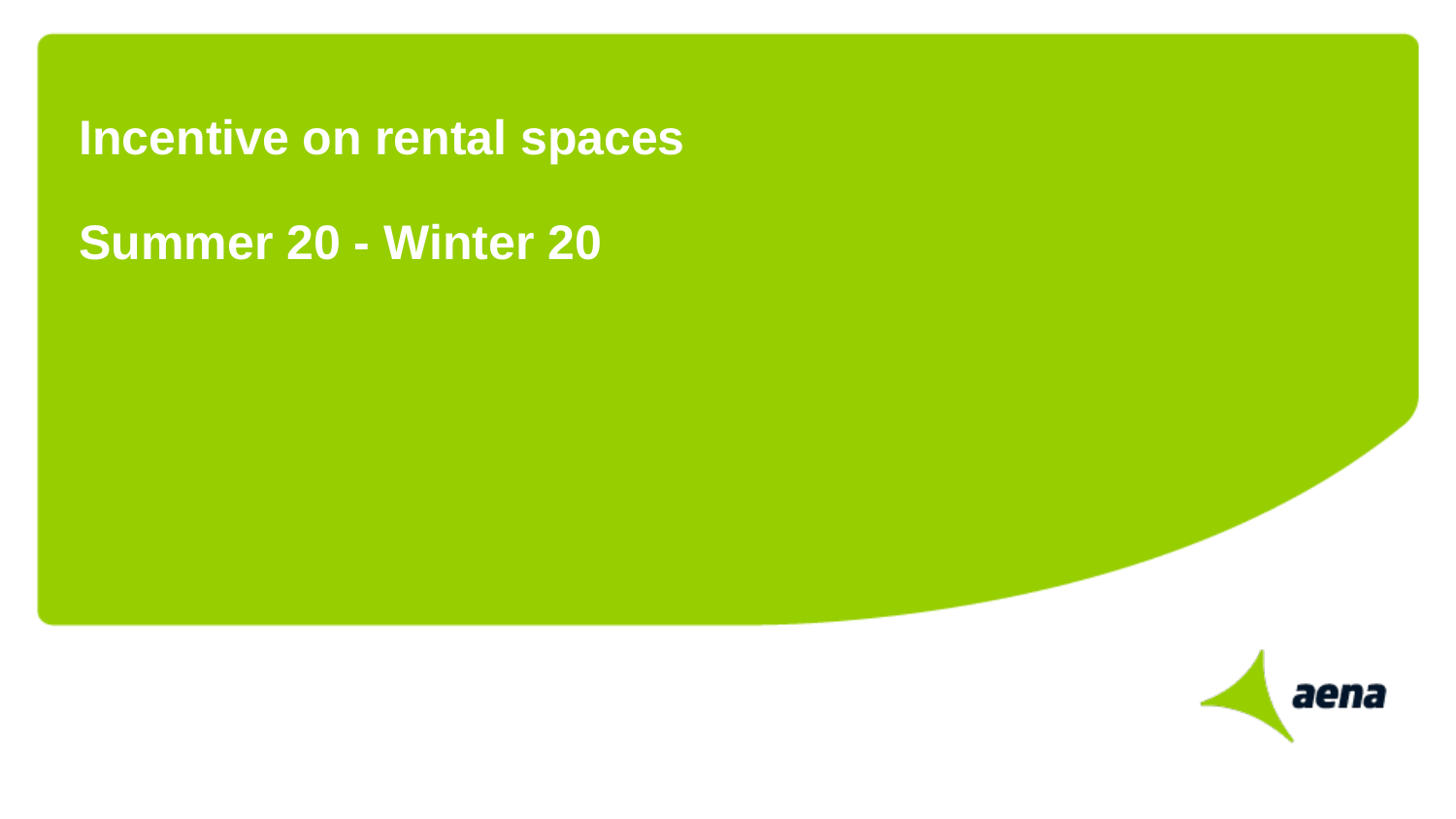## **Incentive on rental spaces Summer 20 – Winter 20**

### Incentive on the rental spaces in force (except land rentals and storage and distribution infraestructure of aviation fuel)

An incentive shall be applied retroactively on the rental fees depending on the degree of permanence of each tenant (with reference to the total area rented per asset type and taking as a comparison base the existing one on the 29th of February 2020)

#### **Incentives applied:**

- **More than 110%** permanence: **25% discount**
- **Between 110-101%** permanence: **20% discount**
- **Between 100-90%** permanence: **15% discount**



#### $\rightarrow$  Asset type included in this incentive:

| Asset type*                 |                                          |
|-----------------------------|------------------------------------------|
| Stores                      | <b>Offices</b>                           |
| Air freight stores          | Cargo warehouses                         |
| <b>Hangars</b>              | <b>General Services Building Offices</b> |
| Commercial desks            | Air freight Offices                      |
| Paved and no paved surfaces |                                          |

 $(*)$  Note: Following types excluded:

- i) Lands for building developing and operation and
- ii) Storage and distribution infrastructure of aviation fuel rental.

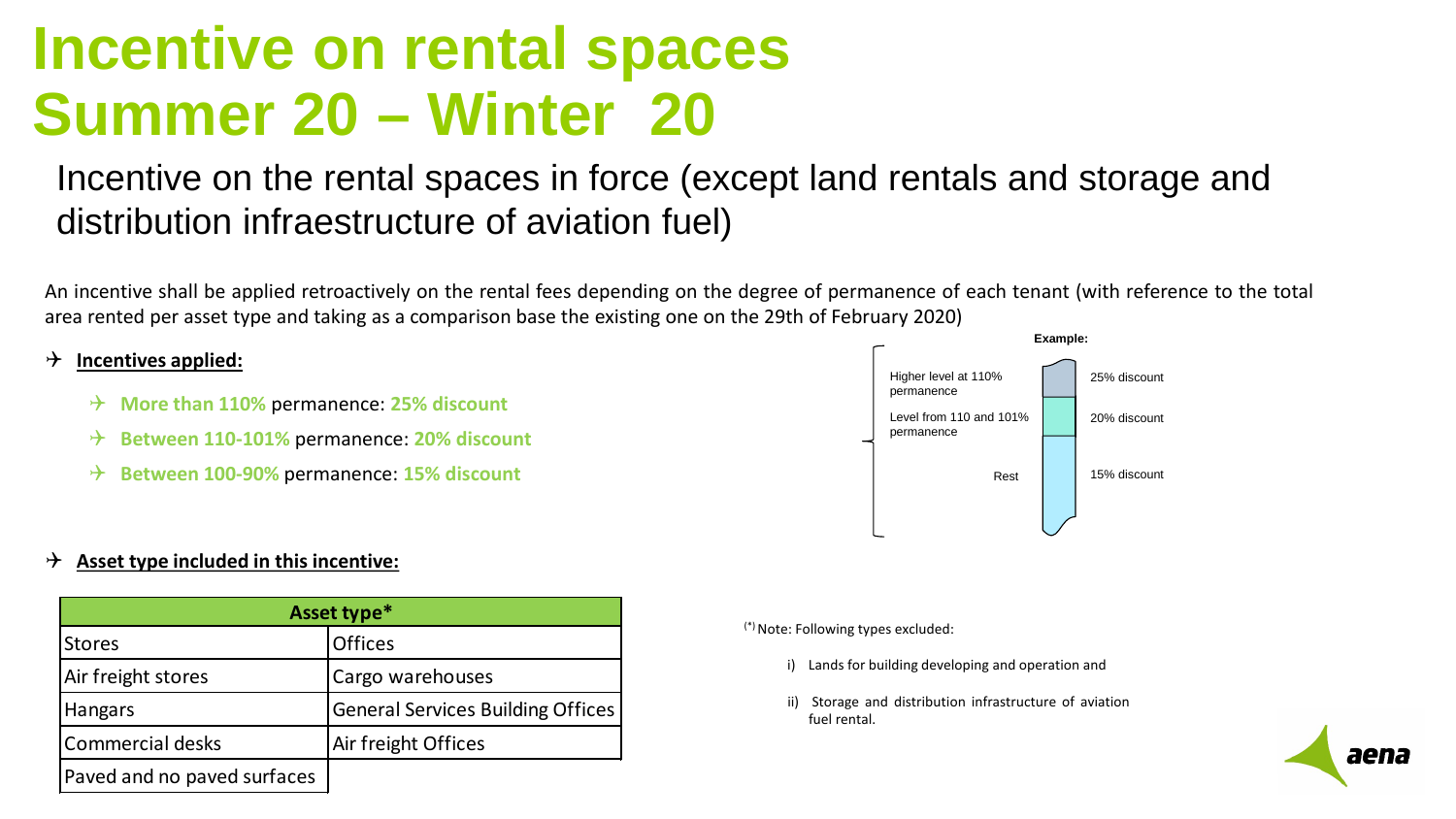### Incentive on the rental spaces in force (except land rentals and storage and distribution infraestructure of aviation fuel)

### **Incentive determination:**

- **The discount shall be applied twice**:
	- **On the 31st of October 2020** retroactively from the 1st of July (to communicate and compensate from the month of November onwards).
	- **On the 31st March 2021** retroactively from the 1st November 2020 (to communicate and compensate from the month of April onwards).
- $\rightarrow$  The level of permanence shall be verified per asset type.
- $\rightarrow$  At the moment of verification, it shall be checked that tenants keep meeting the requirements and application conditions.

#### **Requirements and conditions:**

- To achieve the incentive it is necessary to request it by sending an e-mail to **[incentivosinmobiliarios@aena.es](mailto:incentivosinmobiliarios@aena.es)** until the **31st March 2021** and indicating the intention to benefit from this commercial real state incentive.
- $\rightarrow$  Once requested, a letter with conditions and requirements established in this document shall be sent to the tenant so that a tenant company's representative could subscribe to it.
- $\rightarrow$  To be applied to all tenants except for those rental spaces associated to service record, constructions, supplies and technical assistance for Aena.
- $\rightarrow$  Only to be applied to contracts with excess equal or over 6 months rental (for high rotation assets) or 24 months rental (for low rotation assets) starting from the moment of application of this incentive. All assets mentioned in previous item are considered high rotation assets except hangars and air cargo warehouses.

aena

- $\rightarrow$  No discount to the property tax (IBI), supplies or telecoms.
- Airline must be up to date with payments with Aena.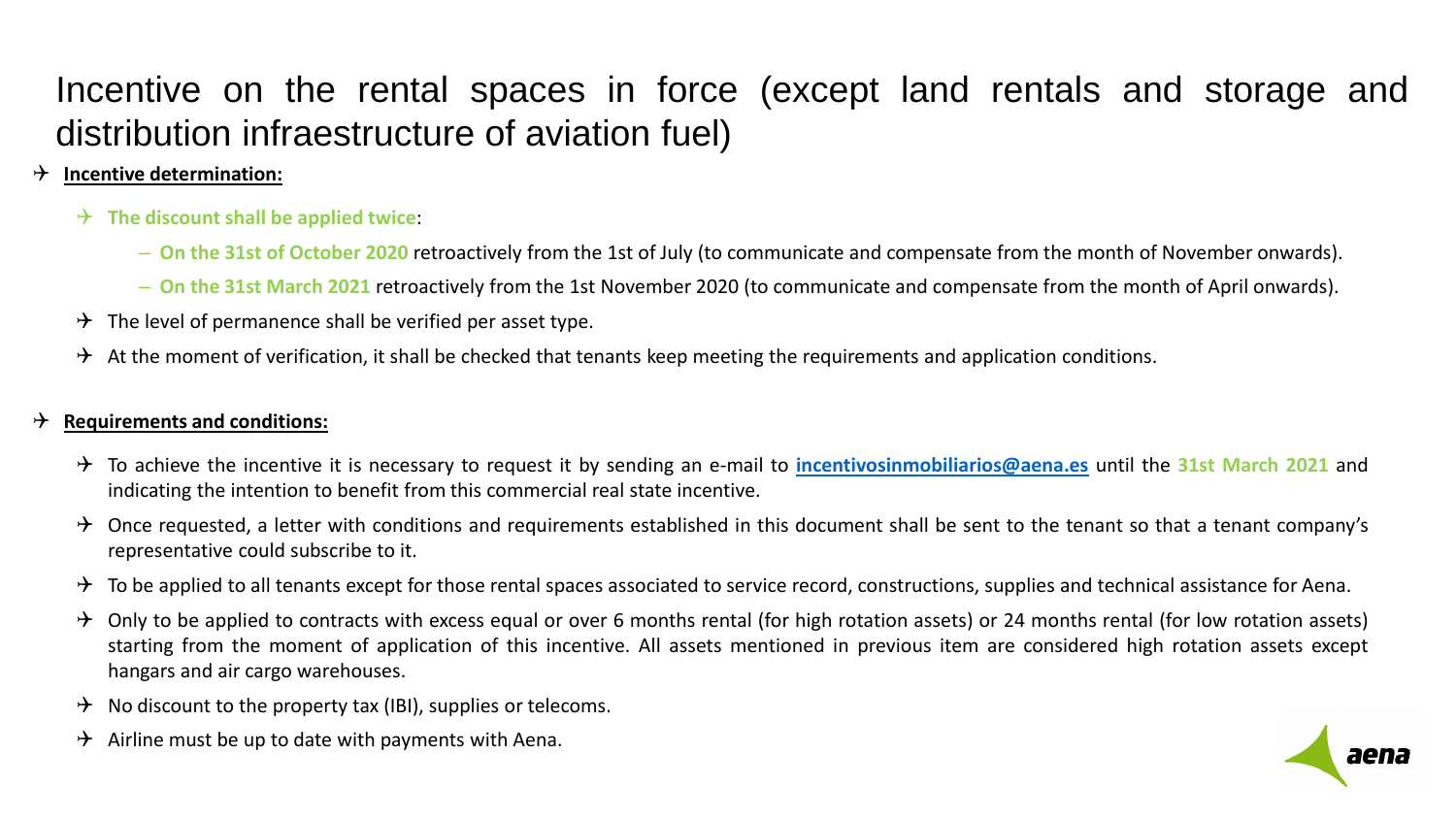### Incentive on new rental of spaces (except land rentals and storage and distribution infraestructure of aviation fuel)

An incentive shall be applied on a temporary basis during the initial period of new contracts.

### **Incentive description:**

All new rental of spaces signed between the 1<sup>st</sup> July 2020 and the 31<sup>st</sup> March 2021 (both included) shall benefit of a 25% discount on the rent due **during the first 9 months of the contract.**

#### **Requirements and conditionsto qualify for incentive :**

- $\rightarrow$  The incentive shall be regulated in the rental contract and it shall be applied under the following conditions:
	- $\rightarrow$  Valid only for new contracts signed between the 1st of July 2020 and the 31st of March 2021, with a minimum length of the initial rental of 2 years.
	- $\rightarrow$  Only for contracts associated with the asset type contracts that the lessee had not previously hired at the same airport in the last year from the date of signature, shall be considered for the incentive.
	- $\rightarrow$  To be applied to all tenants except for those rental spaces associated to service record, constructions, supplies and technical assistance for Aena.
	- $\rightarrow$  Cannot be accumulated with other promotion or discounts for space rentals.
	- $\rightarrow$  No discount to the property tax (IBI), supplies or telecoms and the company must be up to date with payments with Aena.
	- $\rightarrow$  It shall be checked that tenants meet the requirements and conditions at the moment of the application of the incentive. In case of breach of any condition, the tenant shall loss the right to the incentive and return to Aena, S.M.E., S.A. the refunds that have been discounted to date.

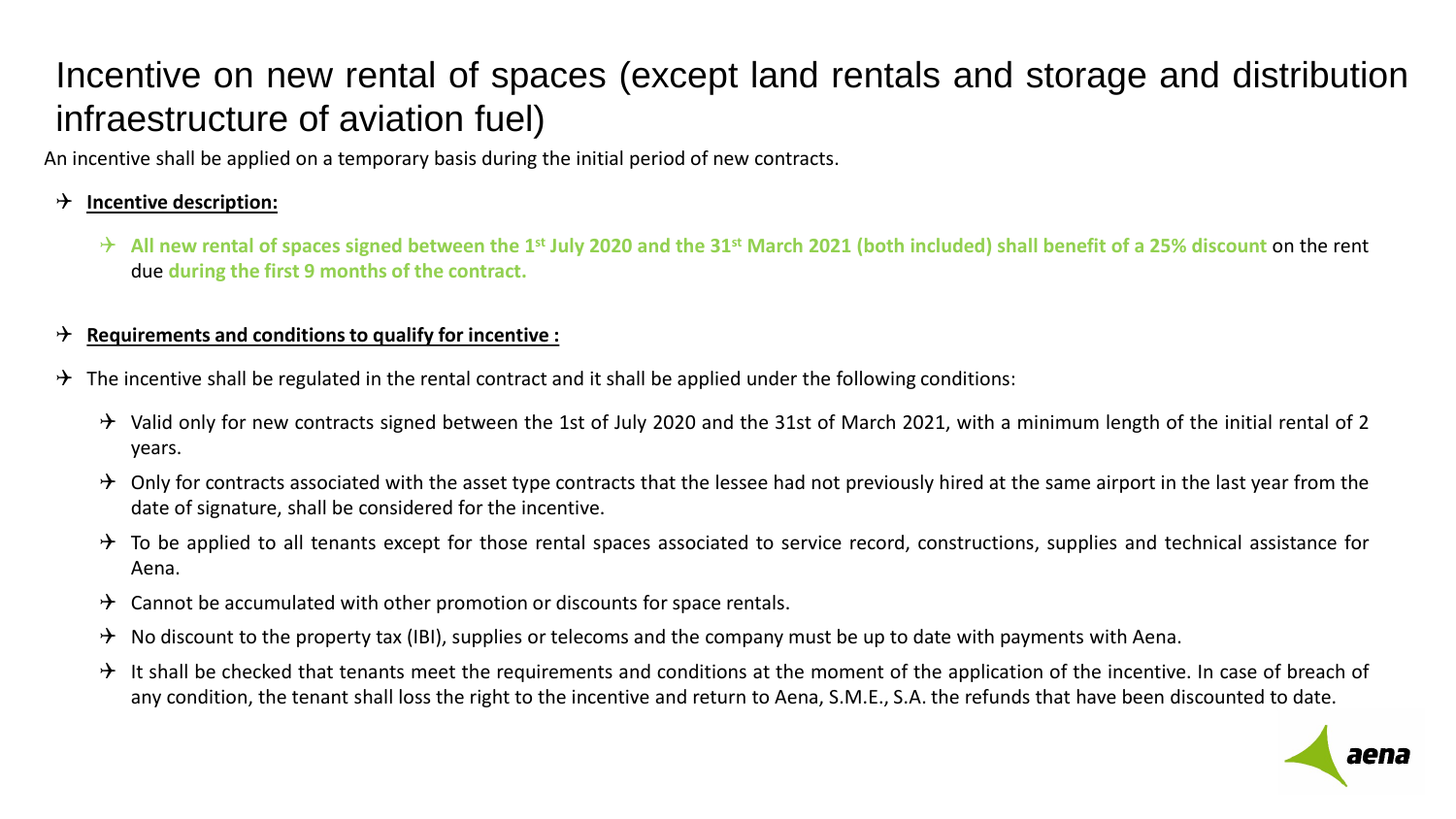### Incentive on new rental of spaces (except land rentals and storage and distribution infraestructure of aviation fuel)

### **Asset type included in this incentive:**

| Asset type*                 |                                          |
|-----------------------------|------------------------------------------|
| <b>Stores</b>               | <b>Offices</b>                           |
| Air freight stores          | Cargo warehouses                         |
| <b>Hangars</b>              | <b>General Services Building Offices</b> |
| Commercial desks            | Air freight Offices                      |
| Paved and no paved surfaces |                                          |

 $(*)$  Note: Following types excluded:

- i) Lands for building developing and operation and
- ii) Storage and distribution infrastructure of aviation fuel rental.